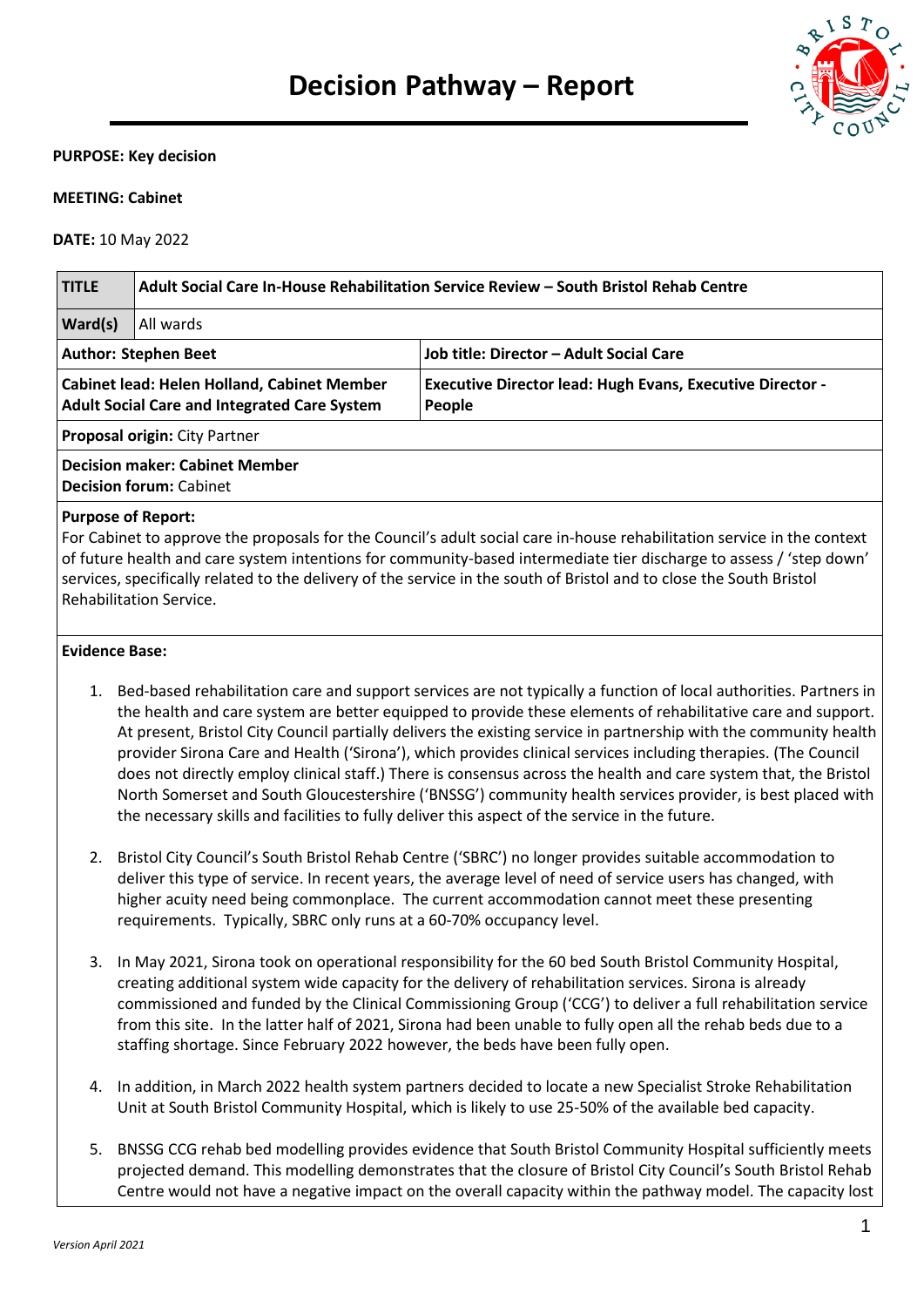from the South Bristol Rehab Centre would be compensated for by South Bristol Community Hospital facilities, which are better equipped to meet the needs of service users. There is a risk of some short-term disruption to available beds during the closure period. This has been raised with the CCG and will be closely monitored throughout the process.

# **Staffing issues.**

- 6. Although Sirona previously proposed a transfer of Bristol City Council rehab staff at SBRC to the South Bristol Community Hospital, there have since been changes to both the types of service they will be providing there and the scale of staff shortages they are experiencing, as noted above. This change of circumstances means that a TUPE arrangement to transfer BSRC staff to Sirona (as previously mooted in the Cabinet report of 18 January 2022) is no longer applicable.
- 7. Sirona is now proposing to offer Bristol City Council SBRC rehab staff a preferential recruitment process to join their rehabilitation team, and the ability to retain any current continuous service benefits if they move to Sirona. This provides immediate direct employment opportunities for Council staff, and potential future career opportunities within Sirona and the broader NHS.
- 8. For SBRC staff who are not interested in rehabilitation roles within Sirona, or who are not employed in rehab roles, there will be a full consultation in line with the Council's Managing Change process. This process will initially consider redeployment opportunities within the Council or ensure redundancy provision if a suitable alternative post cannot be found.
- 9. Although there will be one-off revenue costs in 2022/23, the closure of the centre will enable the Council to deliver on the budget proposals as set out in the Medium Term Financial Plan in future years. The financial position is as follows.
	- a. Maximum one-off costs in 2022/23 including potential redundancy payments and pension costs £600,000
	- b. Recurring annual savings to be delivered as a result of reduction in service revenue budget £576,000
	- c. If the proposal is approved, SBRC staff will be supported through the Managing Change process and the rehab employees will have the opportunity to pursue employment opportunities within Sirona's rehabilitation service or through redeployment opportunities. It is therefore probable that the total one-off costs may be lower than the maximum amount stated above.

### **Cabinet Member / Officer Recommendations:**

That Cabinet:

- 1. Approve the closure of the South Bristol Rehab Centre;
- 2. Authorise the Executive Director: People, in conjunction with the Cabinet Member for Adult Social Care and Integrated Care System, to take all steps required to implement the closure.

# **Corporate Strategy alignment:**

1. Supports 'Empowering and Caring' corporate theme

### **City Benefits:**

- 1. The proposal for the South Bristol rehabilitation service to be delivered by Sirona from South Bristol Community Hospital ensures the service will be delivered in fit-for-purpose accommodation. This will improve outcomes for citizens by maximising people's independence to enable them to return home.
- 2. The offer from Sirona to employ Council rehab staff on preferential terms provides opportunities for skilled staff to retain employment in a system that has ongoing challenges with recruitment and retention.

### **Consultation Details:**

1. Consultation with NHS partners (Sirona, CCG/ICS) has taken place and will be ongoing during the transition.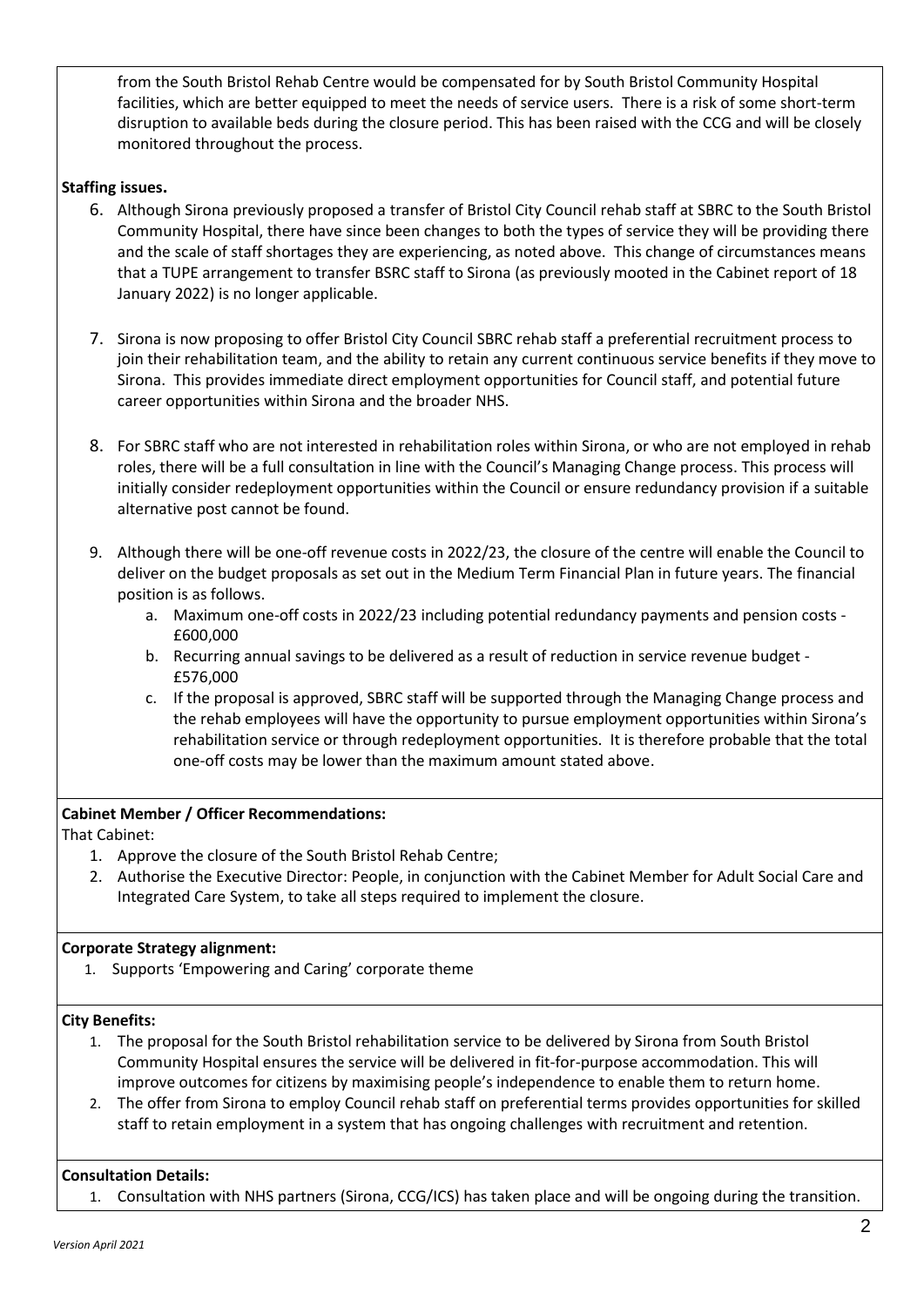It will be referred to a formal NHS governance meeting following a Cabinet decision.

2. Staff and union consultation have been ongoing since the initial Cabinet approval in January 2022 and will continue in line with the Council's Managing Change Policy if this proposal is approved by Cabinet.

# **Background Documents:**

[Adult Social Care In-house Rehabilitation Centres Review 18th Jan 2022](https://bristolintranet.moderngov.co.uk/ieDecisionDetails.aspx?ID=1256)

| <b>Revenue Cost</b>      | E600K (maximum)        |                                  | <b>Source of Revenue Funding</b> Service Revenue budget and Innovation Fund |
|--------------------------|------------------------|----------------------------------|-----------------------------------------------------------------------------|
| <b>Capital Cost</b>      | f N/A                  | <b>Source of Capital Funding</b> | IN/A                                                                        |
| One off cost $\boxtimes$ | Ongoing cost $\square$ | Saving Proposal $\boxtimes$      | Income generation proposal $\Box$                                           |

### **Required information to be completed by Financial/Legal/ICT/ HR partners:**

**1. Finance Advice**: This report seeks Cabinet approval to close the South Bristol Rehabilitation Centre. As the report identifies there is now a potential risk of redundancy and associated pension costs which are estimated to be in the region of c£0.6m if staff are unable to be redeployed within BCC or find alternative employment opportunities within Sirona Care. These costs will need to be met from within existing Adult Social Care resources.

The 2022/23 budget approved by Council, assumed a savings target of £0.5m from the closure of the centre. This will not be achieved in the current financial year because of the potential redundancy cost issue, but will be realised in future years. Mitigating savings will therefore need to be brought forward to cover any gap.

### Finance Business Partner: Denise Hunt, 19<sup>th</sup> April 2022

**2. Legal Advice:** Appropriate consultation should take place with the SBRC staff and the Council's Managing Change Policy should be followed for those employees who do not take up positions with Sirona.

**Legal Team Leader:** Husinara Jones, 14 April 2022

**3. Implications on IT:** There are no IT implications arising from this report.

**IT Team Leader:** N/A

**4. HR Advice**: The changes to the proposal will have a direct impact on the staff currently employed at South Bristol Rehabilitation Centre, who were informed of the possible TUPE Transfer. We also had discussions with the staff about the possibility of a secondment arrangement that Sirona and the Unions both asked us to look at as a preference to the TUPE. This has been a very difficult time for staff with the uncertainty about what would be happening with their jobs.

We will fully support staff who wish to take up the offer from Sirona and transfer over. For those staff who remain a full Management of Change process will take place with full consultation with them and their union representatives. Redeployment is the preferred option for the staff as we have continuously said we are very keen to keep their skills and knowledge in the system as there is a real lack of experienced care staff and all providers and partners are struggling to recruit. Failing any offers of reasonable alternative employment then other options of possible redundancy will be looked at on a case by case basis.

| $1.11111$ we write the compact of the boom to so that the $1.11111$ compact that the set of the set of the set of the set of the set of the set of the set of the set of the set of the set of the set of the set of the set |                |            |  |  |  |
|------------------------------------------------------------------------------------------------------------------------------------------------------------------------------------------------------------------------------|----------------|------------|--|--|--|
| <b>EDM Sign-off</b>                                                                                                                                                                                                          | Hugh Evans     | 06/04/2022 |  |  |  |
| <b>Cabinet Member sign-off</b>                                                                                                                                                                                               | Cllr Holland   | 27/04/2022 |  |  |  |
| <b>For Key Decisions - Mayor's</b>                                                                                                                                                                                           | Mayor's Office | 11/05/2022 |  |  |  |
| Office sign-off                                                                                                                                                                                                              |                |            |  |  |  |

**HR Partner:** Lorna Laing, HR Business Partner, 20<sup>th</sup> April 2022